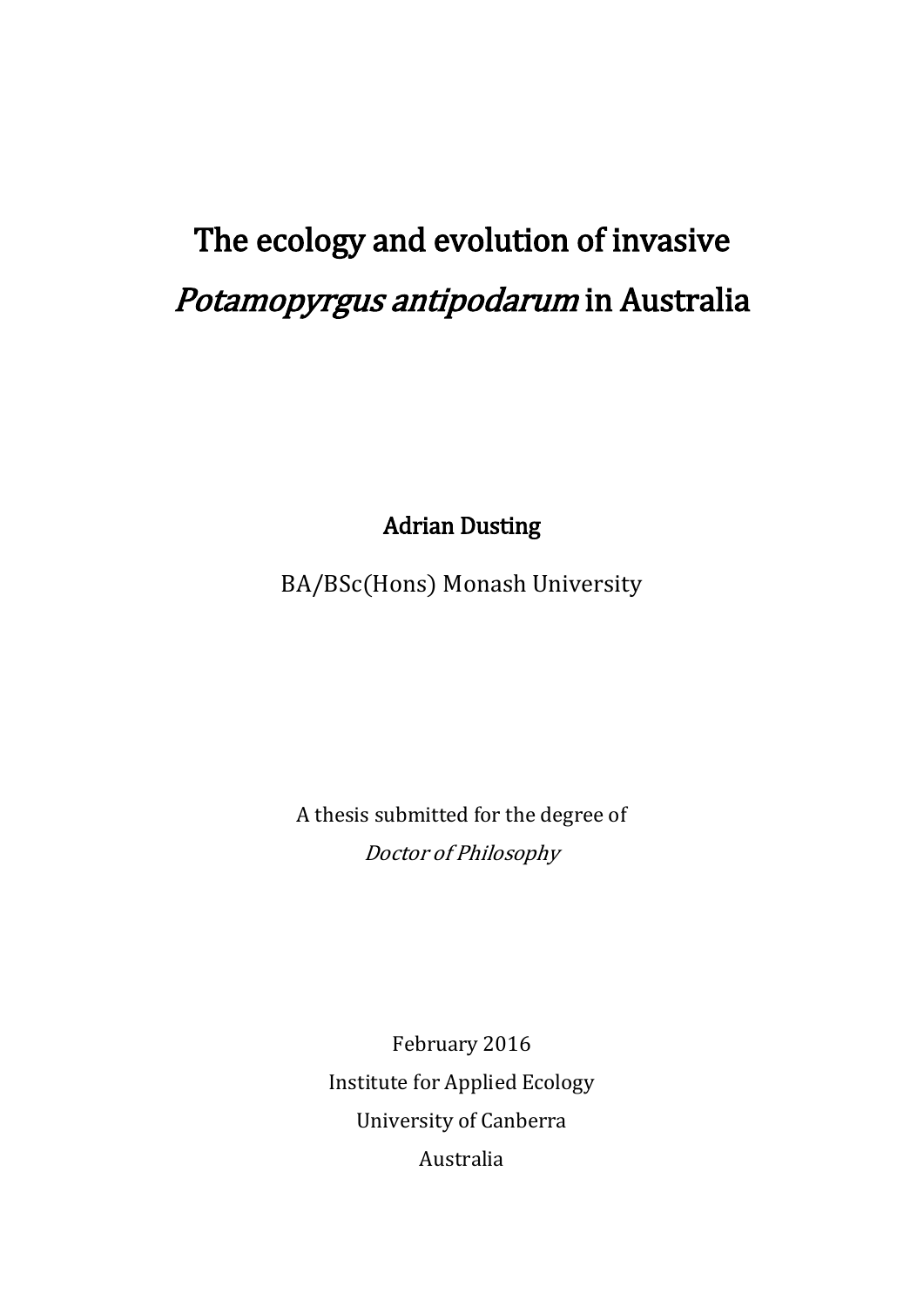### <span id="page-1-0"></span>Abstract

The spread of invasive organisms is one of the greatest threats to ecosystems and biodiversity worldwide. Understanding the evolutionary and ecological factors responsible for the transport, introduction, establishment and spread of invasive species will assist the development of control strategies.

The New Zealand mudsnail, Potamopyrgus antipodarum (Gray 1843) (Gastropoda: Hydrobiidae), is a global freshwater invader, with populations established in Europe, Asia, the Americas and Australia. While sexual and asexual P. antipodarum coexist in the native range, invasive populations reproduce by parthenogenesis, producing dense populations that compete for resources with native species. Potamopyrgus antipodarum is a natural model system for the study of evolutionary and ecological processes underlying invasion.

This thesis assesses the invasion history, genetic diversity and ecology of P. antipodarum in Australia, with particular focus on: a) potential source populations, b) distribution and structure of populations, and c) species traits related to the establishment, persistence and spread of invasive *P. antipodarum*. Genetic analyses were carried out on specimens collected for this study from New Zealand and Australia, along with existing museum samples. In combination with published data, the analyses revealed low genetic diversity among and within invasive populations in south-eastern Australia, relative to New Zealand populations. Phylogenetic relationships inferred from mitochondrial sequences indicated that the Australian populations belong to clades dominated by parthenogenetic haplotypes that are known to be present in Europe and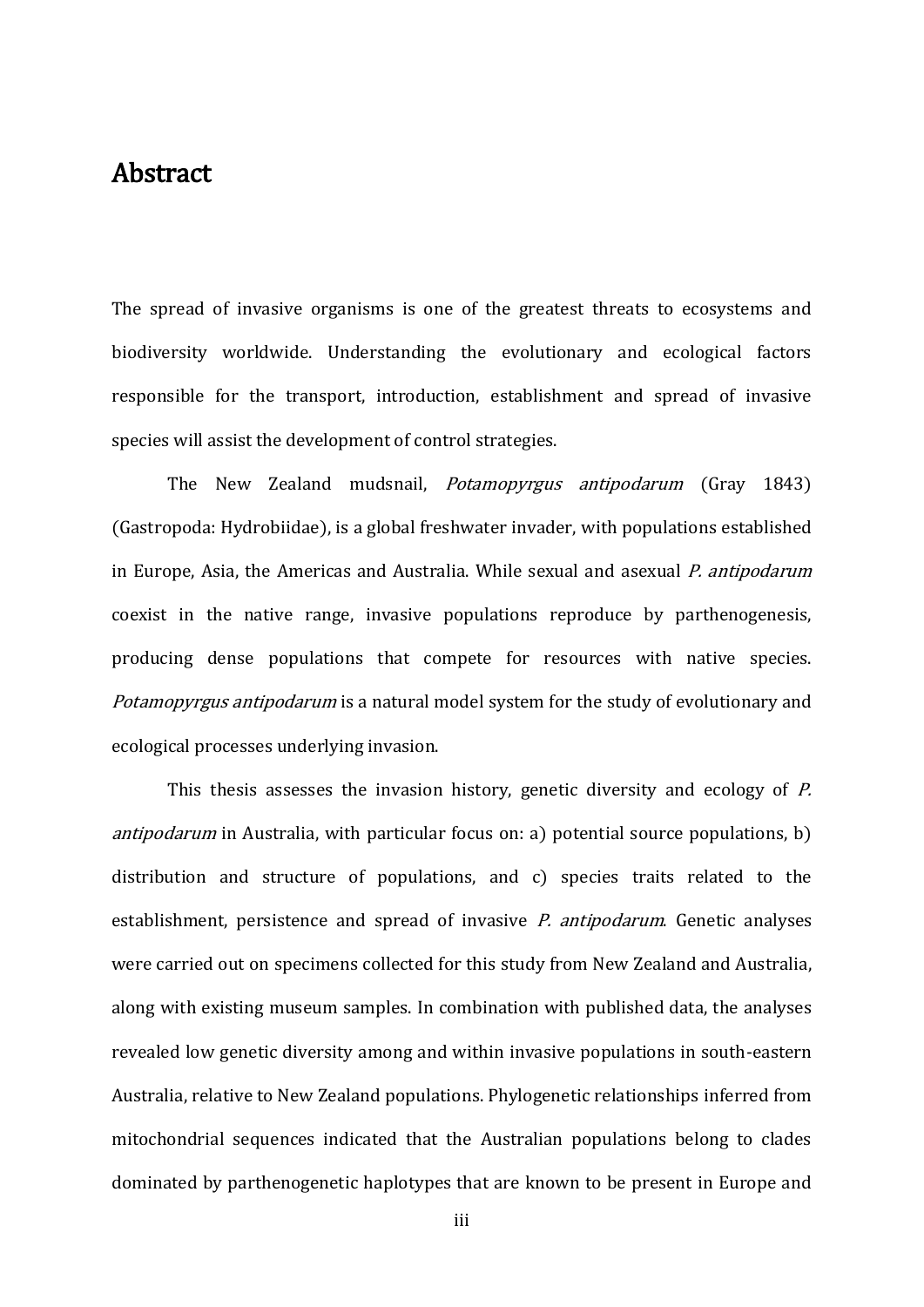the US. These 'invasive clades' are likely to originate from the North Island of New Zealand, and suggest a role for selection in determining genetic composition of invasive populations.

The genotypic diversity of Australian *P. antipodarum* was low, with few, closely related clones distributed across south-eastern Australia. The pattern of clone distribution was not consistent with any assessed geographical or abiotic factors; instead a few, widely-distributed clones were present in high frequencies at most sites. Differences in clone frequencies were found, which may indicate differential success of clonal lineages.

A range of traits have been proposed as facilitators of invasion success, and within-species variation in these traits can promote differential success of genotypes. Using laboratory-based experiments, the performance of the three most common Australian clones was tested across a suite of invasion-relevant traits. Ecologicallyrelevant variation in traits was found among the clones. These differences may have determined the spatial distribution of clones, and may continue to do so into the future.

This thesis found that the *P. antipodarum* invasion of Australia is the result of few introductions of a small number of globally-invasive genotypes that vary in ecologically-relevant traits. From a source of considerable genetic diversity in the native range, very few genotypes have become invasive. Those that are invasive appear to be very successful at continental scales. These findings highlight a capacity in asexual invaders to successfully invade, and potentially adapt to, a broad range of ecosystems. The *P. antipodarum* invasion system is amenable to research using combinations of field-based studies, molecular and laboratory approaches, and is likely to yield significant, broadly-applicable insights into invasion.

iv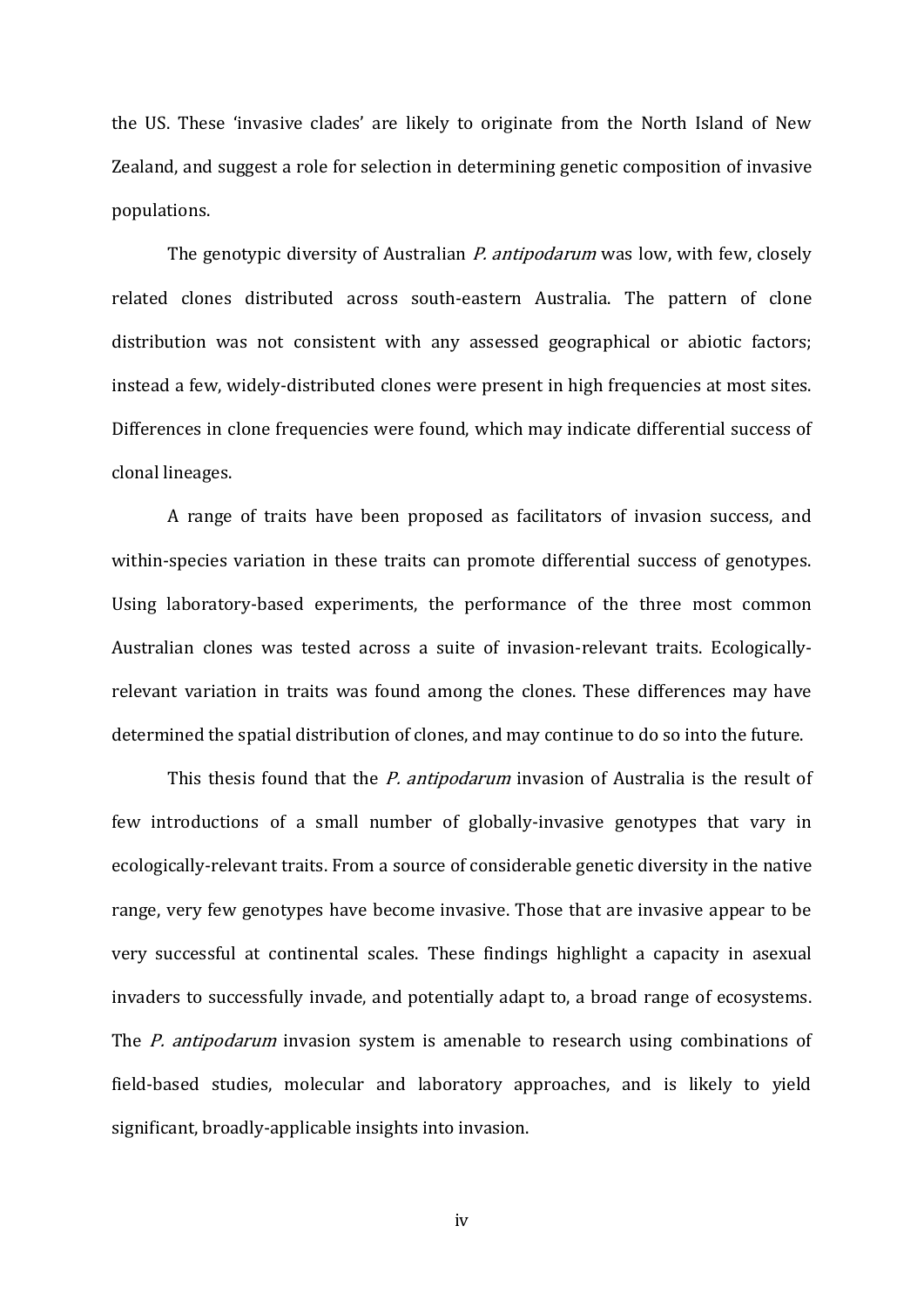### <span id="page-3-0"></span>Acknowledgements

I would like to acknowledge all those that have given me support and encouragement throughout my PhD. First and foremost, I would like to thank my three supervisors: Professor Ross Thompson, Professor Paul Sunnucks and Associate Professor Dianne Gleeson. Ross's passion and enthusiasm for science is infectious and I have used this as a constant source of motivation. I appreciate the independence Ross has given me during my candidature, seemingly maintaining his faith while I shaped a project and even made (occasional!) mistakes. His encouragement for me to frequently present my work at conferences and engage in "postgrad life" has greatly enriched my PhD experience. From the outset Paul has challenged me to broaden my thinking, helping to get the most out of my research. I thank Paul for introducing me to genetics, and for his patience as I found my feet. Dianne has assisted me through the majority of my lab tribulations (and triumphs!), maintaining her encouragement throughout. I am grateful for the way Di has made seemingly insurmountable tasks appear straightforward. I would also like to thank Dr. Maurine Neiman from the University of Iowa. Maurine is an inspiring biologist, I am very fortunate to have had access to her insightful input for much of my work. I appreciate Maurine's generosity with her time, data, samples, expertise and support.

My PhD experience has been greatly enriched by the opportunity to regularly present my research at international and domestic conferences. This was made possible by the generous financial support of the Australian Society for Limnology, the Institute for Applied Ecology (IAE) and the Australian Centre for Biodiversity.

In the early stages of my PhD I spent considerable time examining the Hydrobiid specimens at the Museum Victoria and the Environment Protection Authority Victoria, I thank these institutions and their staff for accommodating me. Samples collected during my fieldwork were supplemented by contributions from the EPA and from Toni Furlonge, to whom I am very grateful. Many thanks to Dr. Dorota Paczesniak for generously contributing her data and expertise over numerous (doubtless inconvenient!) Skype calls.

I owe a debt of gratitude to my many helpers in the field and laboratory. Katherine Harrisson and Dr. Sam Venables were the epitome of patience while guiding me up the steep learning curve in the genetics lab. Dr. Valerie Caron donated many weekend hours of expert assistance in processing my samples; no doubt I would still be slaving over a hot gel were it not for Val's selfless help. Thanks to Laura, Darren, Chantelle, David, Teresa, Mel, Clarissa, Paula,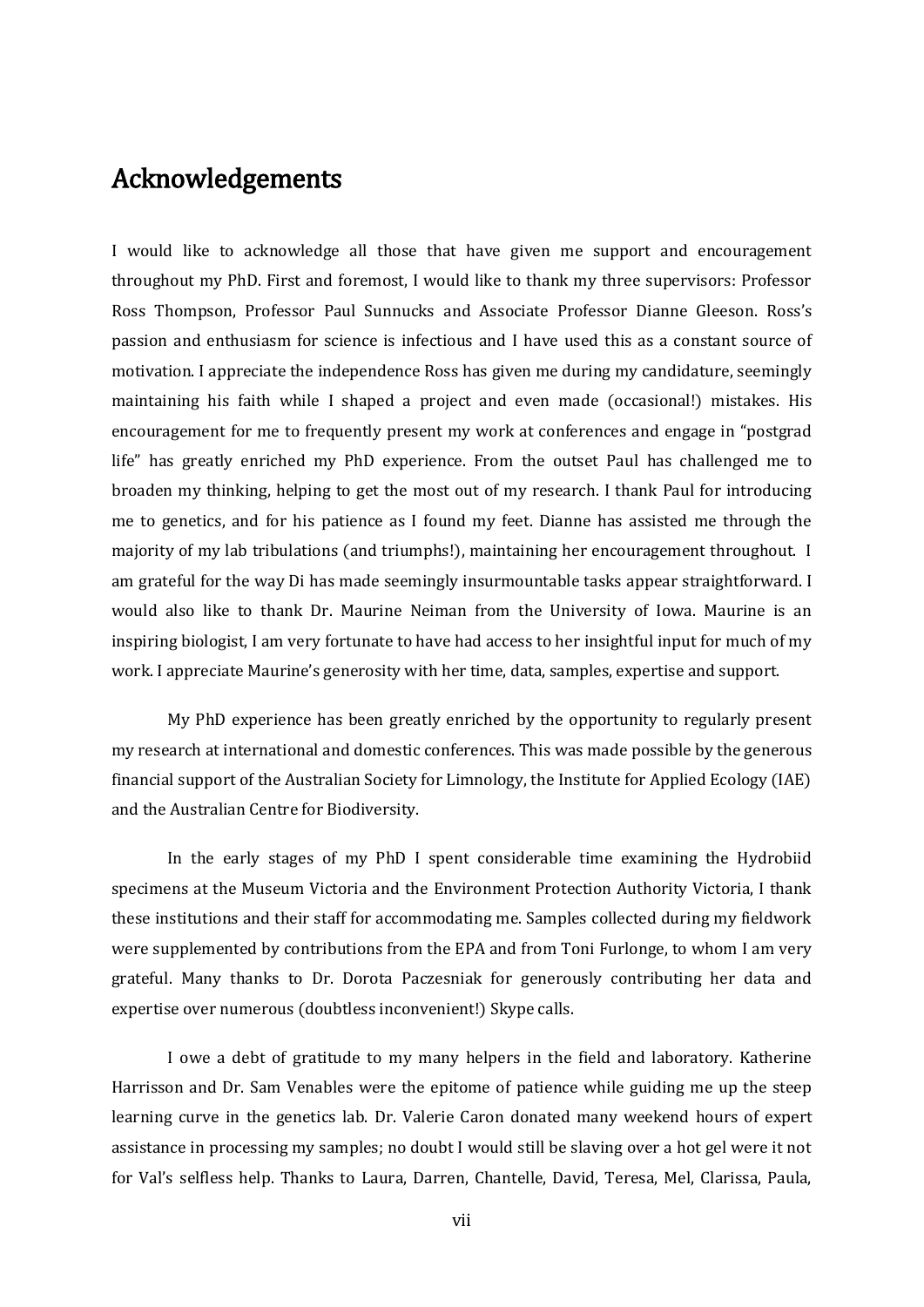James, Lucie, Sally, Alan and Evan for helping to collect water, clean tanks and go on grand snail hunts.

I would like to thank the administrative staff at Monash University's School of Biological Sciences, and the research support unit at the IAE, especially Barbara Harriss, for helping me deal with my mild admino-phobia (fear of paperwork!).

I have enjoyed being part of various lab groups: my thanks to the Sunnucks Lab at Monash Uni, the Wildlife Genetics Lab at the IAE, and the freshwater crews at both Monash and the IAE. Particular thanks to Professor Jenny Davis and Associate Professor Carlo Sgrò for their constructive comments on my early project proposals.

To my friends at the IAE and Monash Uni, along with the many friends made at conferences, thank-you for helping to make this such a rewarding experience. A PhD could potentially be an isolating experience, but I have been lucky to share it with a group of supremely interesting, talented and adventurous friends. Particular thanks to Dr. Giselle Perdomo, Dr. Lucie Bland and Teresa Gonzalez, with whom I have had many stimulating conversations. My gratitude goes to Dr. David Hartley for his close friendship, the odd beer or three during our candidatures and his support during our many hard years following the capricious Richmond Tigers.

I am particularly indebted to Laura Caffrey and Dr Darren Giling. Loz and Daz often sacrificed their time and other commitments to accompany me on snail hunts and help out in the snail dungeon. For this they each thoroughly deserve, at last, the title "Snail Hunter: Grand Master." Our many shared experiences have built an irrevocable bond.

My gratitude to the Trappist monks of Scourmont Abbey for the occasional reminder that producing something complex over a long period of time can be highly enjoyable.

Thank-you to my family for your support and interest in all I do. My deepest thanks go to my parents for sparking, at a very young age, my interest in nature, science and how things work. My heartfelt thanks to my wife, Chantelle, for organising a wedding single-handedly, for her unconditional support, and for my regular use of her exceptional intelligence as a sounding board.

This thesis would not be possible without everyone mentioned above. My thanks again to all who have supported me, and in so doing endured my punny sense of humour. Hopefully it is some consolation that we have done our little bit to prevent *P. antipodarum* becoming simply another snail in the coffin of biodiversity.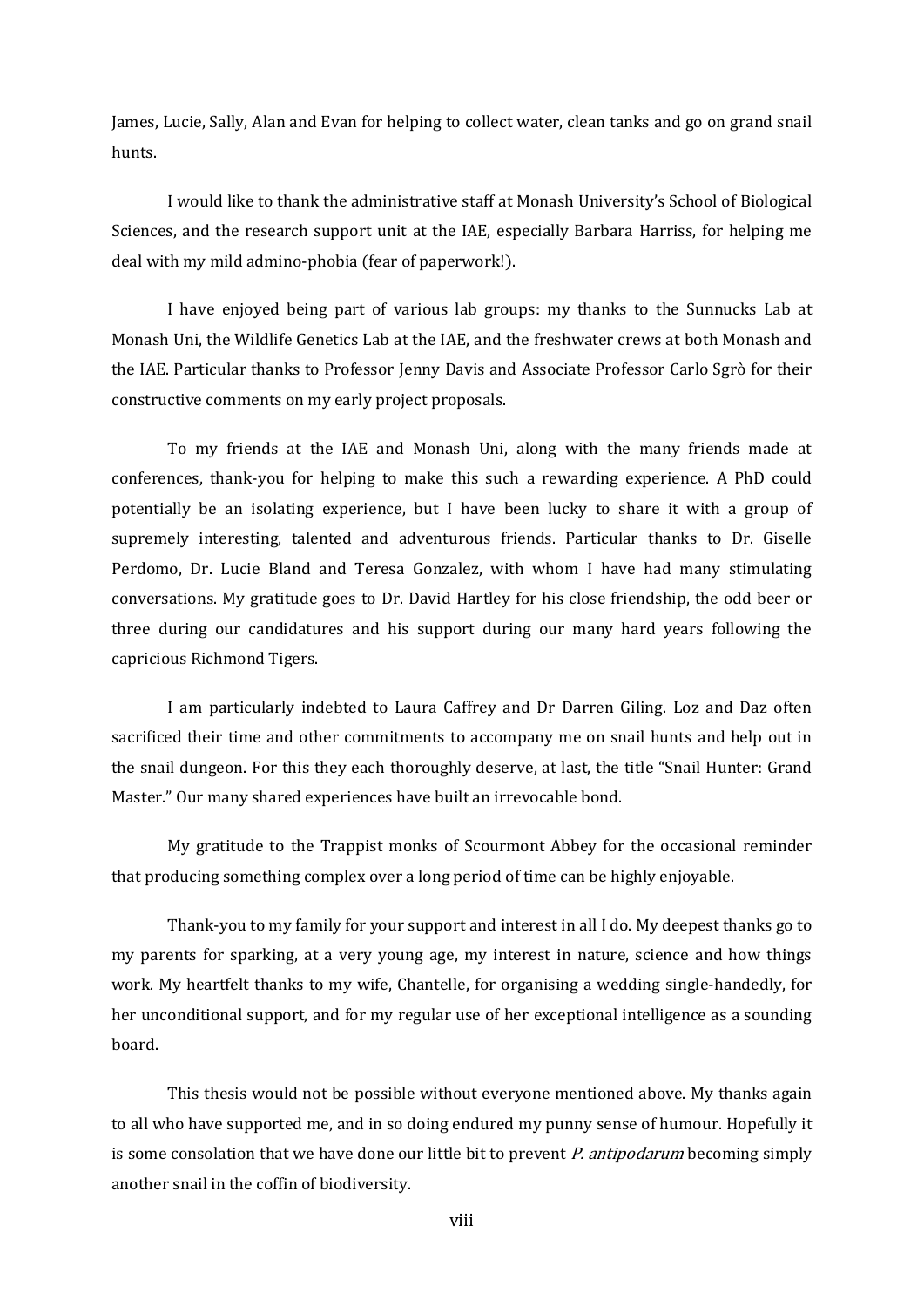### <span id="page-5-0"></span>Foreword

This thesis represents work carried out under the supervision of Professor Ross Thompson, Professor Paul Sunnucks and Associate Professor Dianne Gleeson. The thesis is composed of a series of connected but independent units, each of which is intended for publication. Each chapter is written as a separate entity, with a full complement of the sections required by a manuscript and there may be some overlap of material among chapters. Some chapters have used data published in previous studies and the authors contributing these data are acknowledged in-text. When such chapters come to be submitted as papers for publication, these collaborators will be recognised as coauthors, and are identified as such below.

Chapter 1. General introduction. This chapter provides a background on asexual reproduction in invasion and a summary of existing knowledge of the ecology of the clonal invader, *Potamopyrgus antipodarum*. It will be combined with components of my general discussion to be submitted as a co-authored paper with my supervisors.

Chapter 2. Reconstructing the invasion history of Potamopyrgus antipodarum in Australia. This chapter uses genetic markers to explore the global movement of P. antipodarum and infer potential source populations. This chapter will be submitted as a paper co-authored with Dr. Maurine Neiman (University of Iowa), Dr. Dorota Paczesniak (Leibniz Institute of Plant Genetics and Crop Plant Research (IPK)), and my supervisors.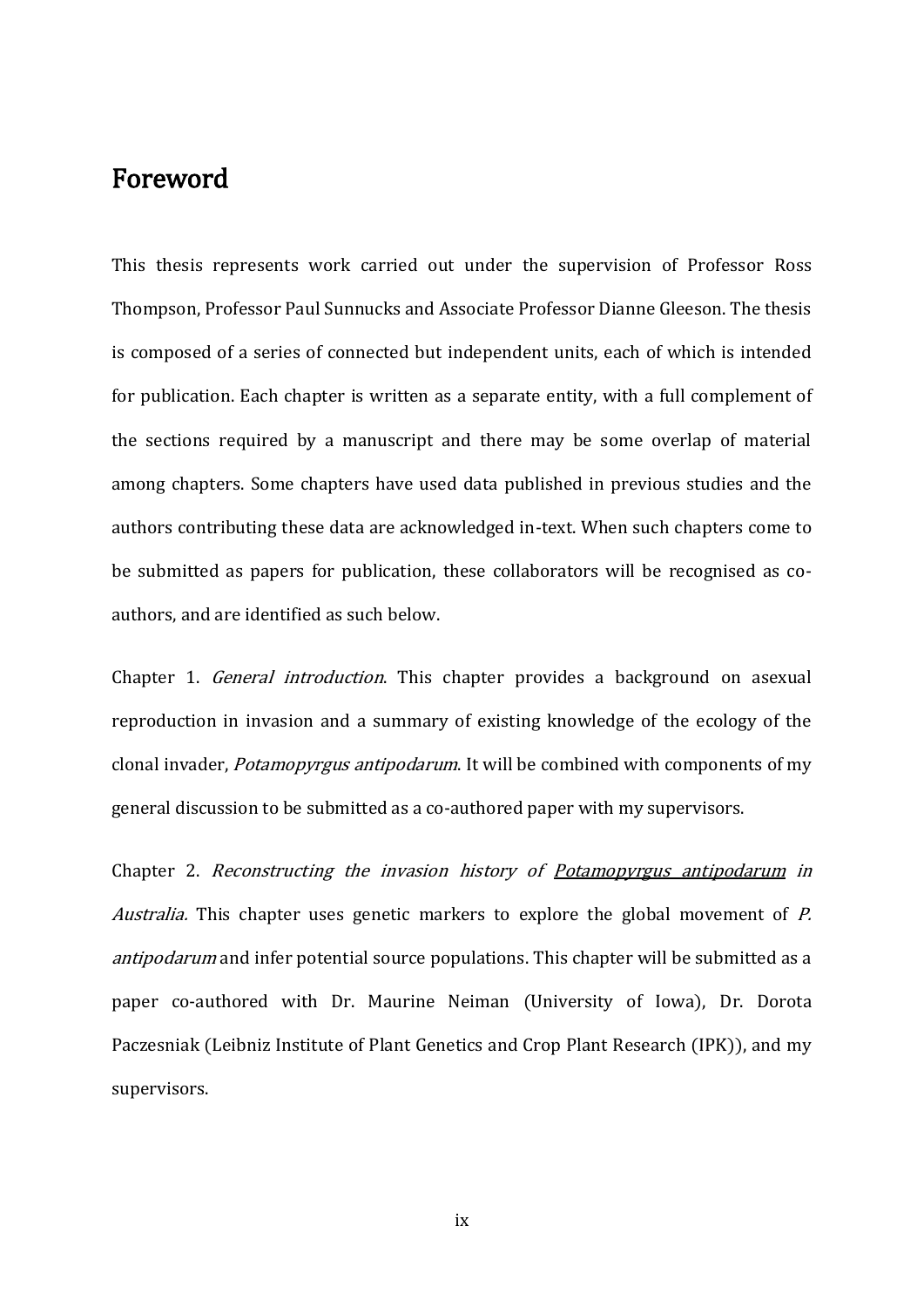Chapter 3. The distribution of invasive clones of Potamopyrgus antipodarum in southeastern Australia. This chapter identifies the distribution patterns of different P. antipodarum genotypes across south-eastern Australia. This chapter will be submitted as a paper co-authored with Dr. Maurine Neiman (University of Iowa), Dr. Dorota Paczesniak (IPK), and my supervisors.

Chapter 4. Differential performance among genotypes in a clonal invader. This chapter compares the performance of three P. antipodarum genotypes across a suite of invasion-relevant traits. This chapter will be submitted as a paper co-authored with my supervisors.

Chapter 5. General discussion. This chapter provides an overview and synthesis of my findings, and proposes future research directions.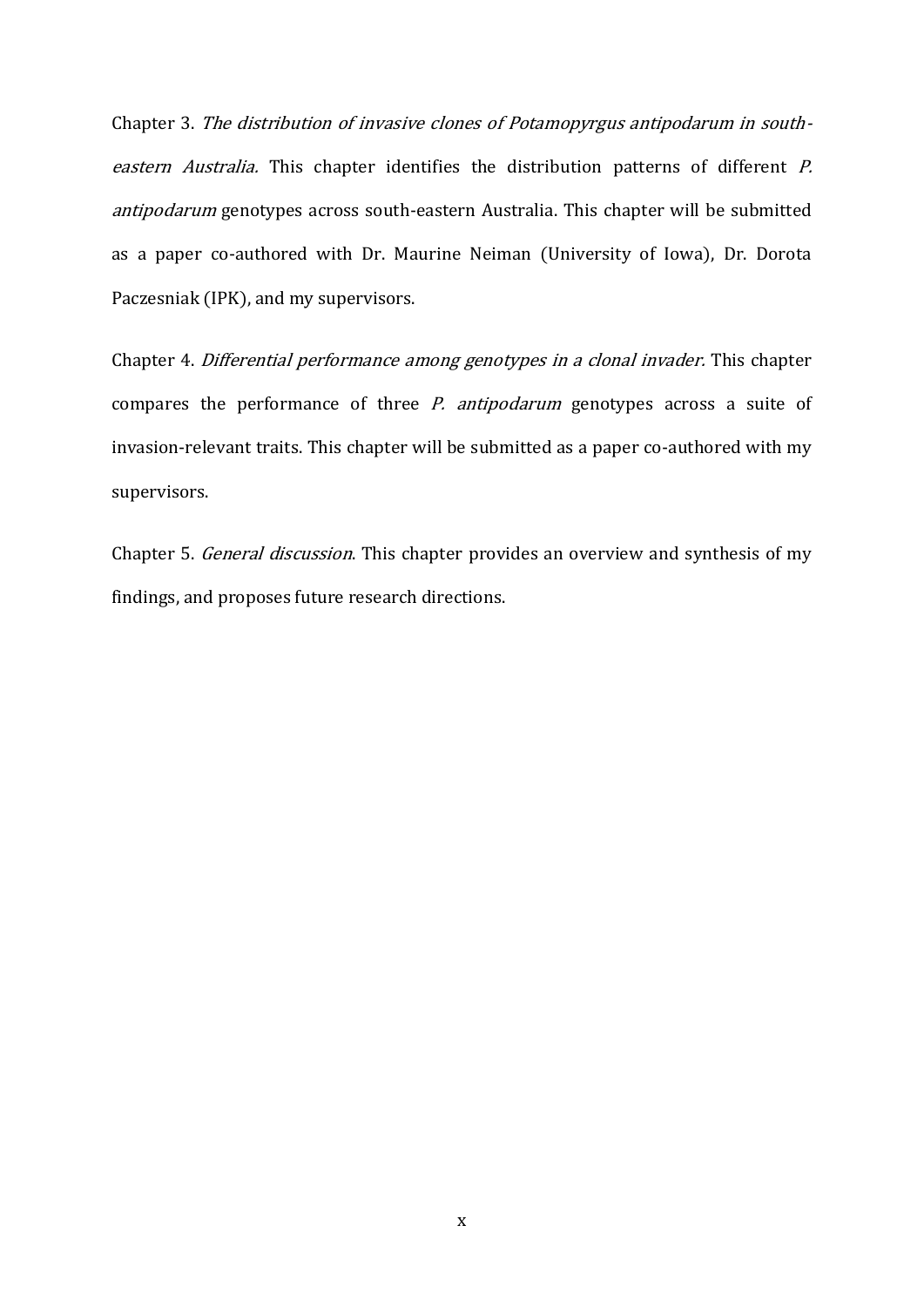## <span id="page-7-0"></span>Table of contents

| Chapter 2. Reconstructing the invasion history of Potamopyrgus antipodarum in |  |
|-------------------------------------------------------------------------------|--|
|                                                                               |  |
|                                                                               |  |
|                                                                               |  |
|                                                                               |  |
|                                                                               |  |
|                                                                               |  |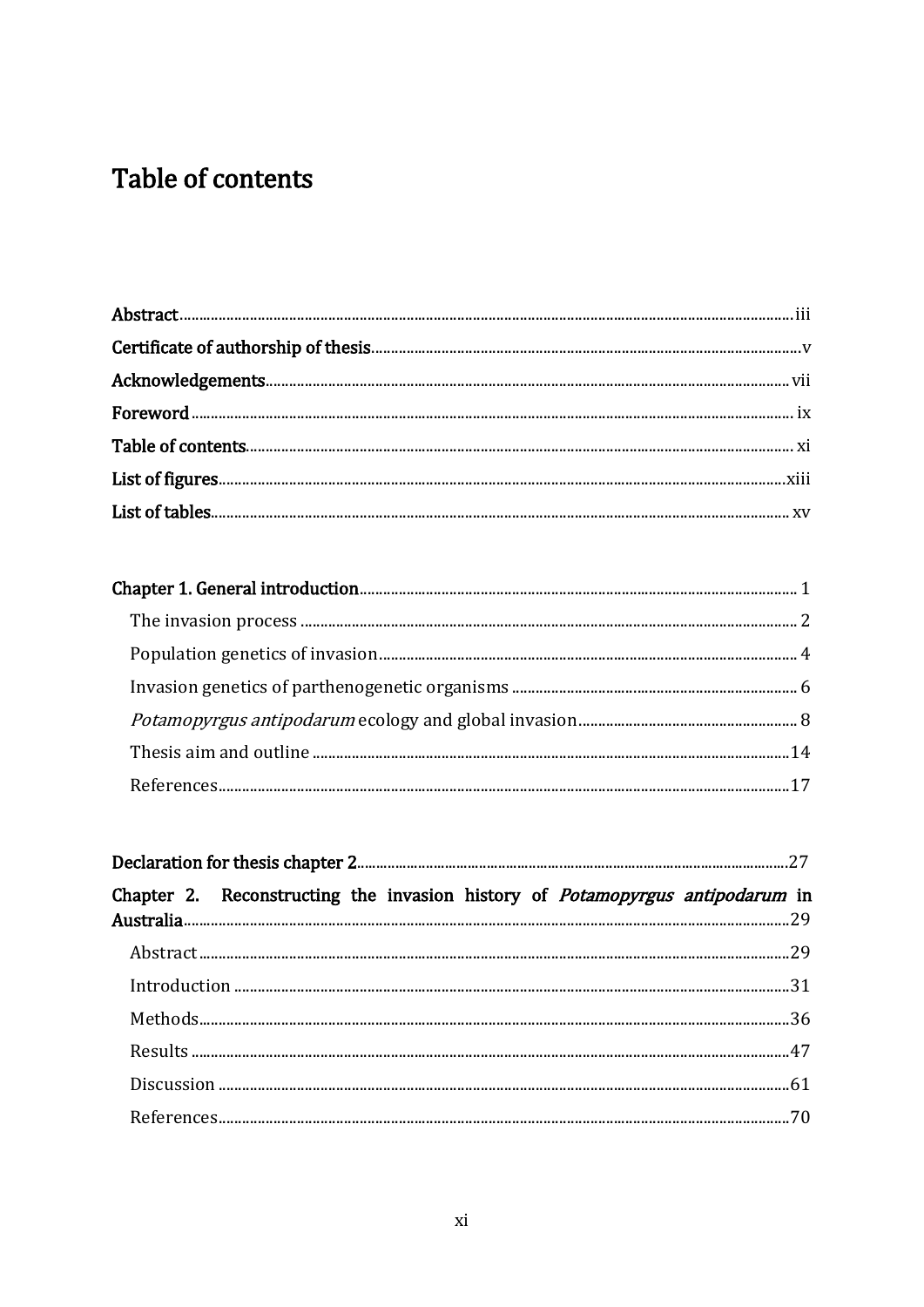| Chapter 3. The distribution of invasive clones of <i>Potamopyrgus antipodarum</i> in south- |  |
|---------------------------------------------------------------------------------------------|--|
|                                                                                             |  |
|                                                                                             |  |
|                                                                                             |  |
|                                                                                             |  |
|                                                                                             |  |
|                                                                                             |  |

| Chapter 4. Differential performance among genotypes in a clonal invader  115 |  |
|------------------------------------------------------------------------------|--|
|                                                                              |  |
|                                                                              |  |
|                                                                              |  |
|                                                                              |  |
|                                                                              |  |
|                                                                              |  |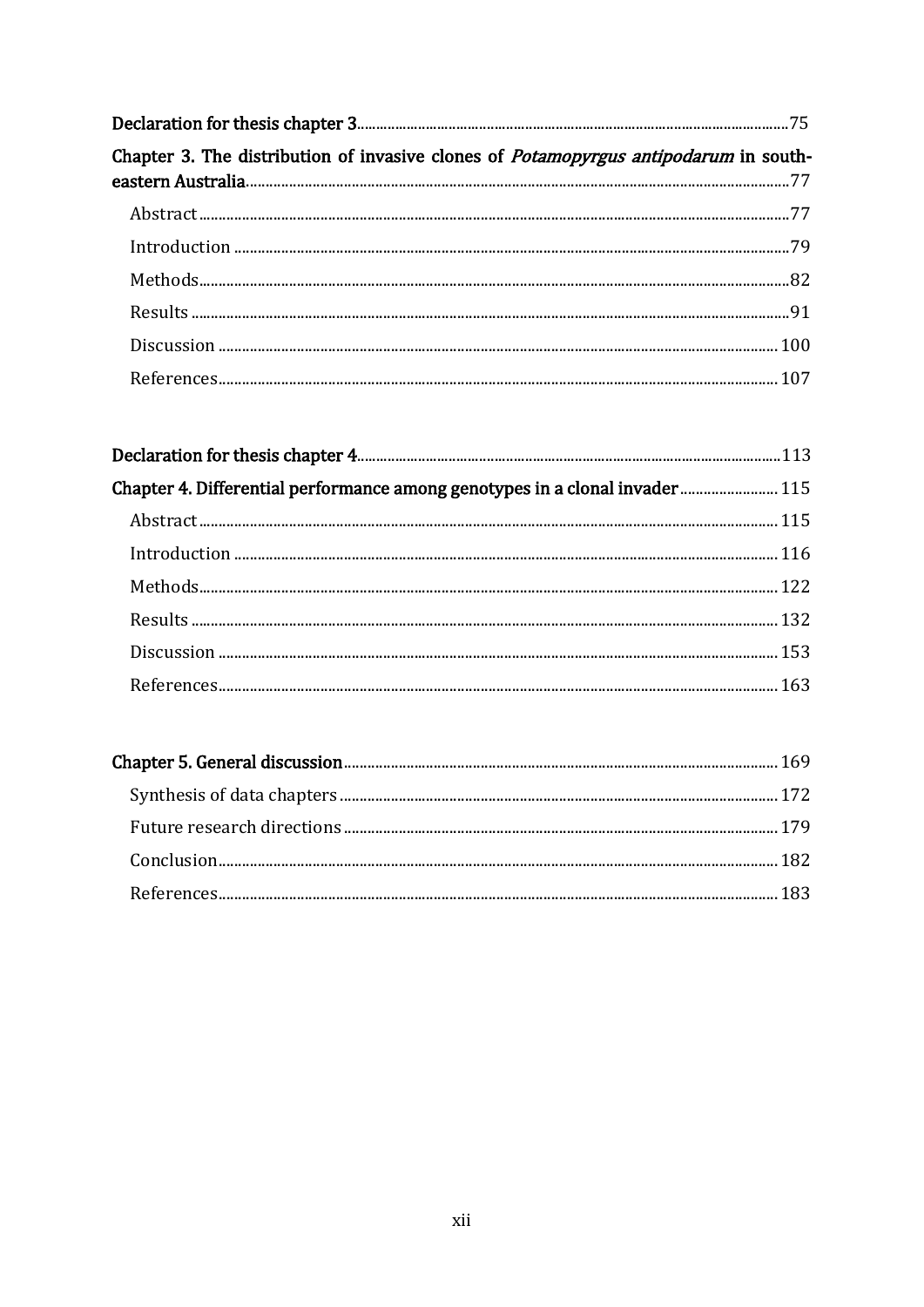## <span id="page-9-0"></span>List of figures

### Chapter 1. General introduction

| unapter 1. General introduction                                                                                                                                                                                                      |
|--------------------------------------------------------------------------------------------------------------------------------------------------------------------------------------------------------------------------------------|
|                                                                                                                                                                                                                                      |
| Figure 2 Conceptual model illustrating some of the potential factors influencing                                                                                                                                                     |
| Chapter 2. Reconstructing the invasion history of Potamopyrgus antipodarum in Australia                                                                                                                                              |
| Figure 1 Sampling locations for <i>Potamopyrgus antipodarum</i> in Australia and New                                                                                                                                                 |
| Figure 2 Neighbour-joining phylogenetic tree representing unique cytochrome-b<br>haplotypes of <i>Potamopyrgus antipodarum</i> , and the mapped frequency of                                                                         |
| Figure 3 Scatterplot of the first two axes of discriminant analysis of principal<br>component (DAPC) using nuclear single-nucleotide polymorphism (SNP)<br>data for Potamopyrgus antipodarum. Region of origin is used as a prior.58 |
| Figure 4 Contingency table showing number of individuals assigned to inferred<br>posterior groups by discriminant analysis of principal components                                                                                   |
| Figure 5 Regression of mitochondrial and nuclear genetic distances based on<br>pairwise comparisons of <i>Potamopyrgus antipodarum</i> samples60                                                                                     |
| Chapter 3. The distribution of invasive clones of Potamopyrgus antipodarum in south-                                                                                                                                                 |
| eastern Australia                                                                                                                                                                                                                    |
| Figure 1 Sampling locations for <i>Potamopyrgus antipodarum</i> in Victoria and<br>Tasmania, Australia. Frequencies of multilocus SNP genotypes (MLGs) are                                                                           |
| Figure 2 Scatterplot of the first two axes of discriminant analysis of principal<br>component (DAPC) using nuclear single-nucleotide polymorphism (SNP)<br>data for Potamopyrgus antipodarum. Population of origin is used as a      |

Figure 3 Estimated cluster membership probabilities for multilocus SNP genotypes (MLGs) of Potamopyrgus antipodarum..................................................................96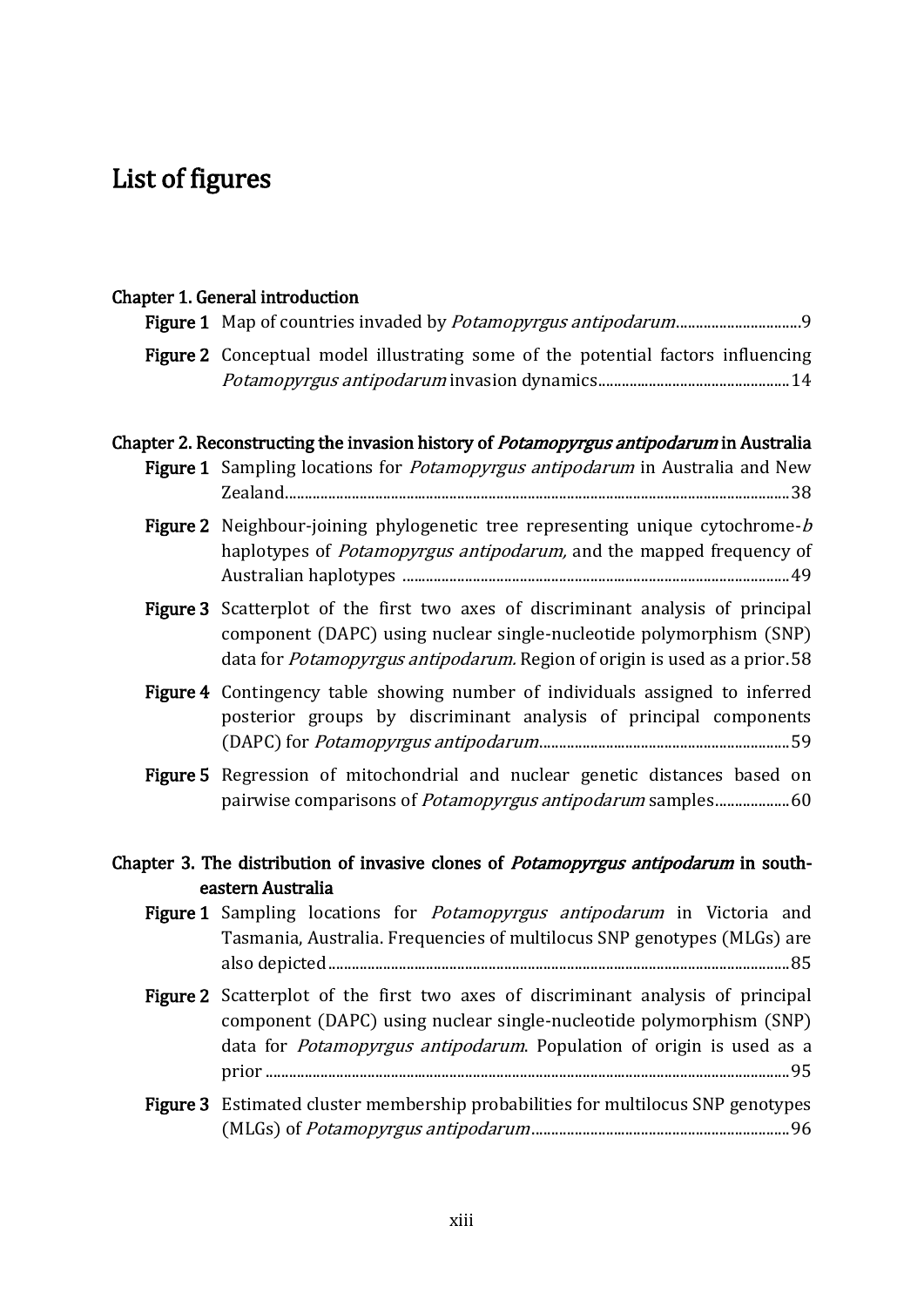| <b>Figure 4</b> Regression of genetic and geographic distances calculated from pairwise |  |  |
|-----------------------------------------------------------------------------------------|--|--|
|                                                                                         |  |  |

Figure 5 Ordination plot of non-metric multidimensional scaling analysis using genotypic composition of Australian Potamopyrgus antipodarum populations ........................................................................................................................98

#### Chapter 4. Differential performance among genotypes in a clonal invader

| <b>Figure 1</b> Locations in the state of Victoria, Australia, of <i>Potamopyrgus antipodarum</i>                                                        |
|----------------------------------------------------------------------------------------------------------------------------------------------------------|
| Figure 2 Probit regression curves for cumulative mortality of <i>Potamopyrgus</i>                                                                        |
| Figure 3 Regression lines showing delayed <i>Potamopyrgus antipodarum</i> mortality                                                                      |
| <b>Figure 4</b> Mean and maximum rate of movement $(\pm$ SEM) of three <i>Potamopyrgus</i>                                                               |
| Figure 5 Mean proportion of <i>Potamopyrgus antipodarum</i> escaping from a vessel                                                                       |
| Figure 6 Scatterplot of proportion of adult <i>Potamopyrgus. antipodarum</i> snails<br>reproducing under temperature and conductivity treatments 143     |
| <b>Figure 7</b> Mean $(\pm$ SEM) asymptotic size and growth rate of <i>Potamopyrgus</i><br>antipodarum under temperature and conductivity treatments 146 |
| Figure 8 Scatterplot of proportion of <i>Potamopyrgus antipodarum</i> snails<br>reproducing under temperature and conductivity treatments 149            |
| <b>Figure 9</b> Mean $(\pm$ SEM) size of <i>Potamopyrgus antipodarum</i> at first reproduction                                                           |

#### Chapter 5. General discussion

Figure 1 Updated conceptual model illustrating some of the potential factors influencing *Potamopyrgus antipodarum* invasion dynamics...................... 171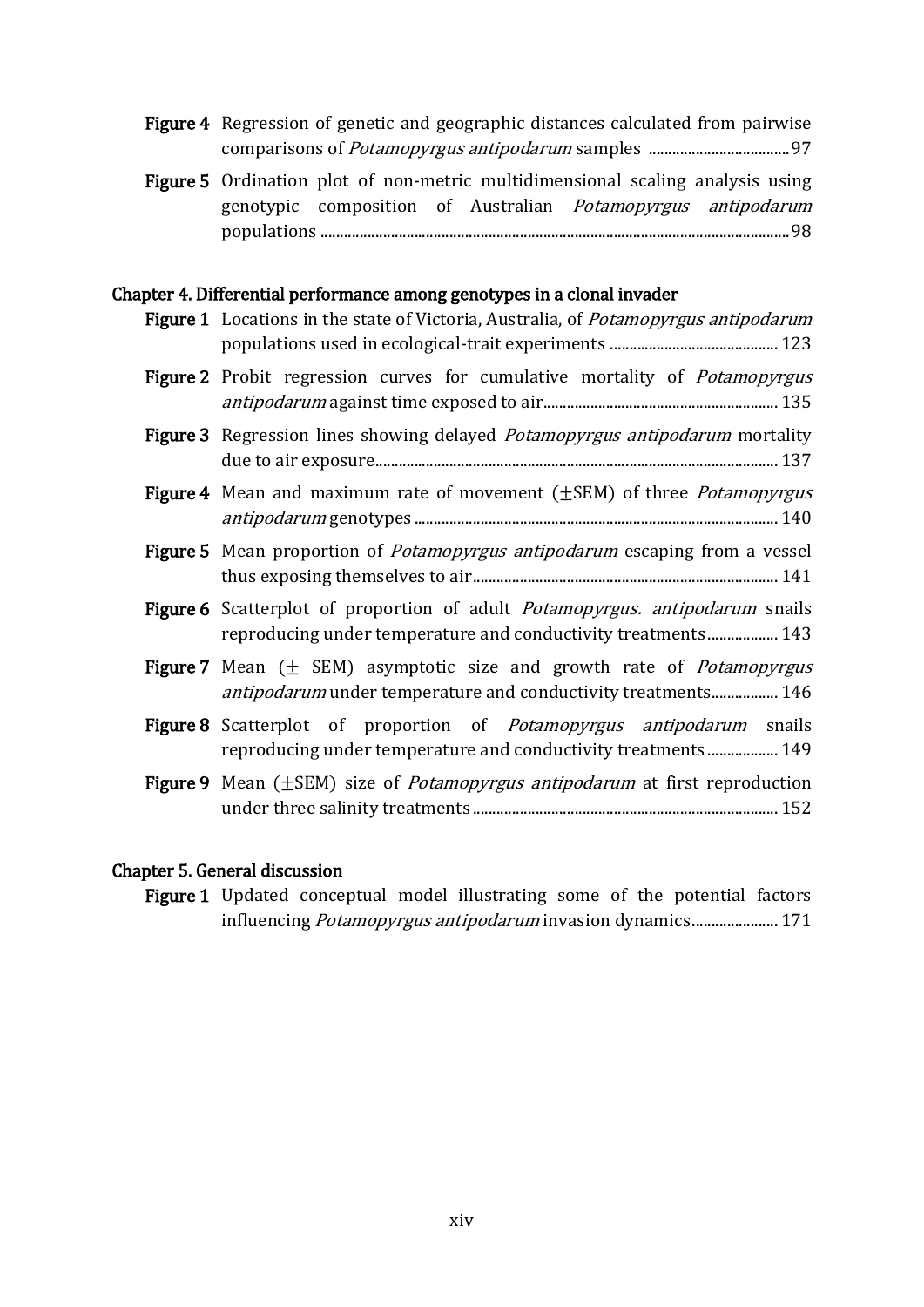## <span id="page-11-0"></span>List of tables

| Table 1 | Chapter 2. Reconstructing the invasion history of <i>Potamopyrgus antipodarum</i> in Australia<br>Earliest confirmed records for detection of <i>Potamopyrgus antipodarum</i> |
|---------|-------------------------------------------------------------------------------------------------------------------------------------------------------------------------------|
| Table 2 | Characteristics of 13 haplotypes identified in 180 Potamopyrgus<br>antipodarum samples sequenced at a 634-bp fragment of mitochondrial                                        |
| Table 3 | Summary statistics for <i>Potamopyrgus antipodarum</i> nuclear SNP                                                                                                            |
| Table 4 | List of Australian <i>Potamopyrgus antipodarum</i> multilocus SNP genotypes                                                                                                   |
| Table 5 | Pairwise fixation index (FST) values showing population differentiation<br>due to genetic structure across regions inhabited by Potamopyrgus                                  |
| Table 6 | Results of analysis of molecular variance comparing genetic variation<br>among and within regions inhabited by Potamopyrgus antipodarum 57                                    |
|         | Chapter 3. The distribution of invasive clones of Potamopyrgus antipodarum in south-                                                                                          |
| Table 1 | eastern Australia<br>Summary of genetic diversity indices for Australian Potamopyrgus                                                                                         |
| Table 2 | Results of analysis of molecular variance comparing genetic variation<br>within individuals, among individuals within populations and among                                   |
| Table 3 | Analysis table for permutation test of correlation between environmental<br>variables and genotypic composition of populations of Australian                                  |
| Table 4 | Mean values of environmental parameters measured at collection sites of                                                                                                       |